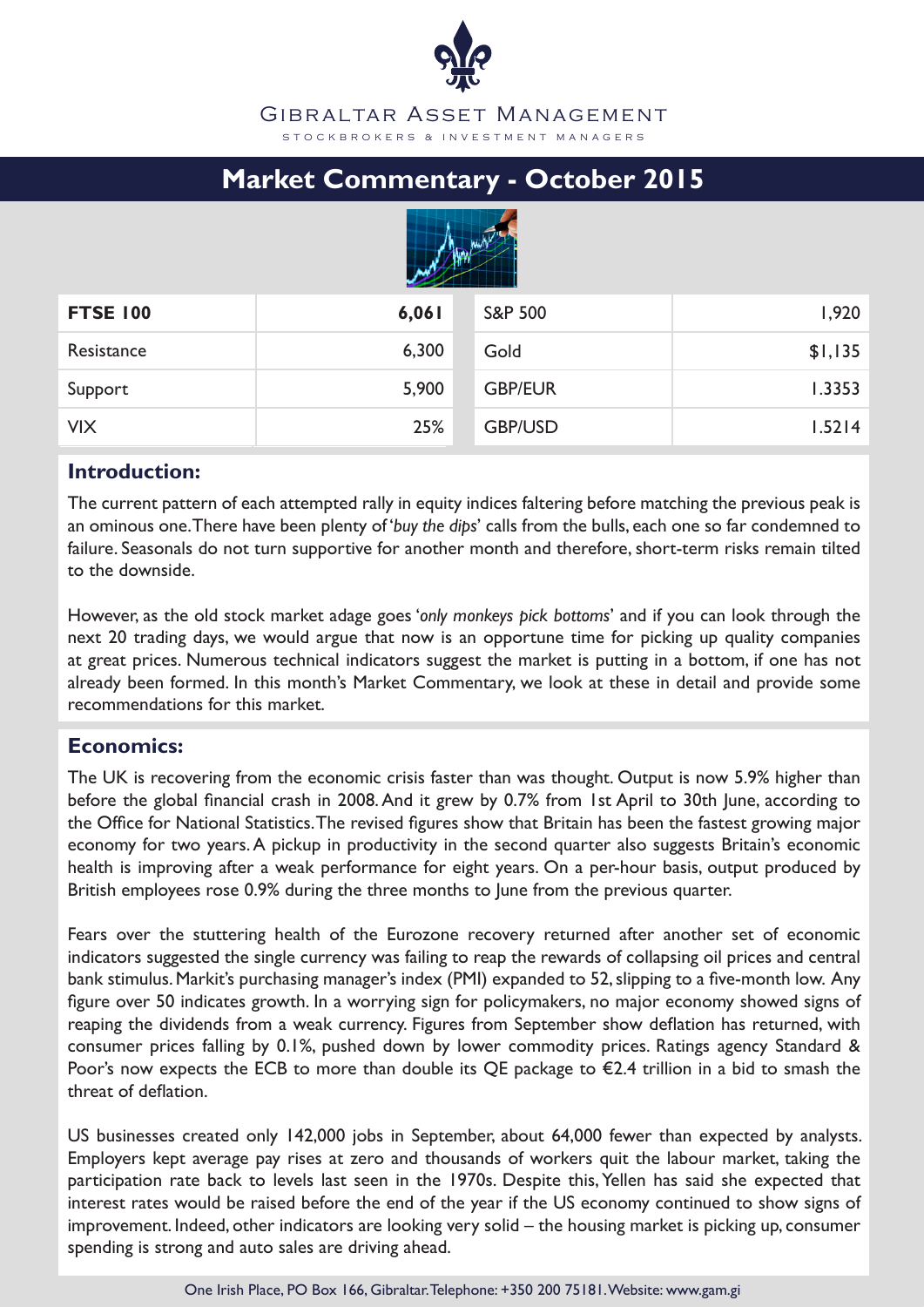

# **Market Commentary (cont)**

# **Technical Analysis:**

The market continued to trade lower in the historically weak month of September. However, the market appears to have found support around the 5,900 level. The FTSE has bounced off this and is now trading just shy of its 20-day moving average, signalling any further gains may be more muted. The three major moving averages (20, 50 & 200 day) are all pointing downwards and we would await a further retracement to the 5,900 level before aggressively entering into a long position.

### *"The illusion of randomness gradually disappears as the skill in chart reading improves" – John Murphy*

# **Seasonality:** *"History doesn't repeat itself, but it does rhyme" - Mark Twain*

#### The January Barometer<sup>®</sup>

Historically, the returns in January have signalled the returns for the rest of the year. If they are positive, the returns for the whole year tend to be positive and vice versa. First mentioned by Yale Hirsch in the Stock Trader's Almanac in 1972, a variant has it that returns for the whole year can be predicted by the direction of the market in just the first 5 days of the year. Whichever variant you use, statistically 2015 is likely to be a positive year if the past is anything to go by.

#### October<sup>8</sup>

The variation in performance that exists between the 12 months of the year is statistically significant. For example, December is the FTSE 100's best performing month since 1984, rising 2.5% on average, 86% of the time. September is the worst month of the year, rising just 47% of the time, with an average return of -1%.

Despite its reputation for volatility (since 1987, seven of the ten largest one-day falls in the market have occurred in the month of October), for the most part the market posts a positive return - rising 0.8% on average 77% of the time.

Fourth Quarter **O** The FTSE 100 has risen 23 of the 31 years between 1984 and 2014, posting an average gain of 3.8%

#### Sell in May and go away; don't come back till St Leger Day

Historically, this is the worst time of the year. Since 1966 to 2009, the FTSE All-Share has returned an average of just 0.7% between May Day and Halloween (it is known as the Halloween effect in the US) compared with 7.8% between Halloween and May Day. Some investors, therefore, tend to reduce exposure to the stock market from May.

Our pagan ancestors knew this, which is why Beltane is a time of festivity (where people look ahead to fertility, plenty and joy) while Samhain marks the beginning of the "darker half" of the year. In March & April lighter evenings and warmer days cheer us up, which makes us more willing to take risks such as buying shares. So prices rise to high levels, which are difficult to sustain over the summer. In the autumn the darker nights make us more gloomy, with the result that prices fall to low levels from which they recover.

#### Third-Year U.S. Presidential Cycle <sup>®</sup>

The stock market tends to bottom out during the second year of each new presidential term and then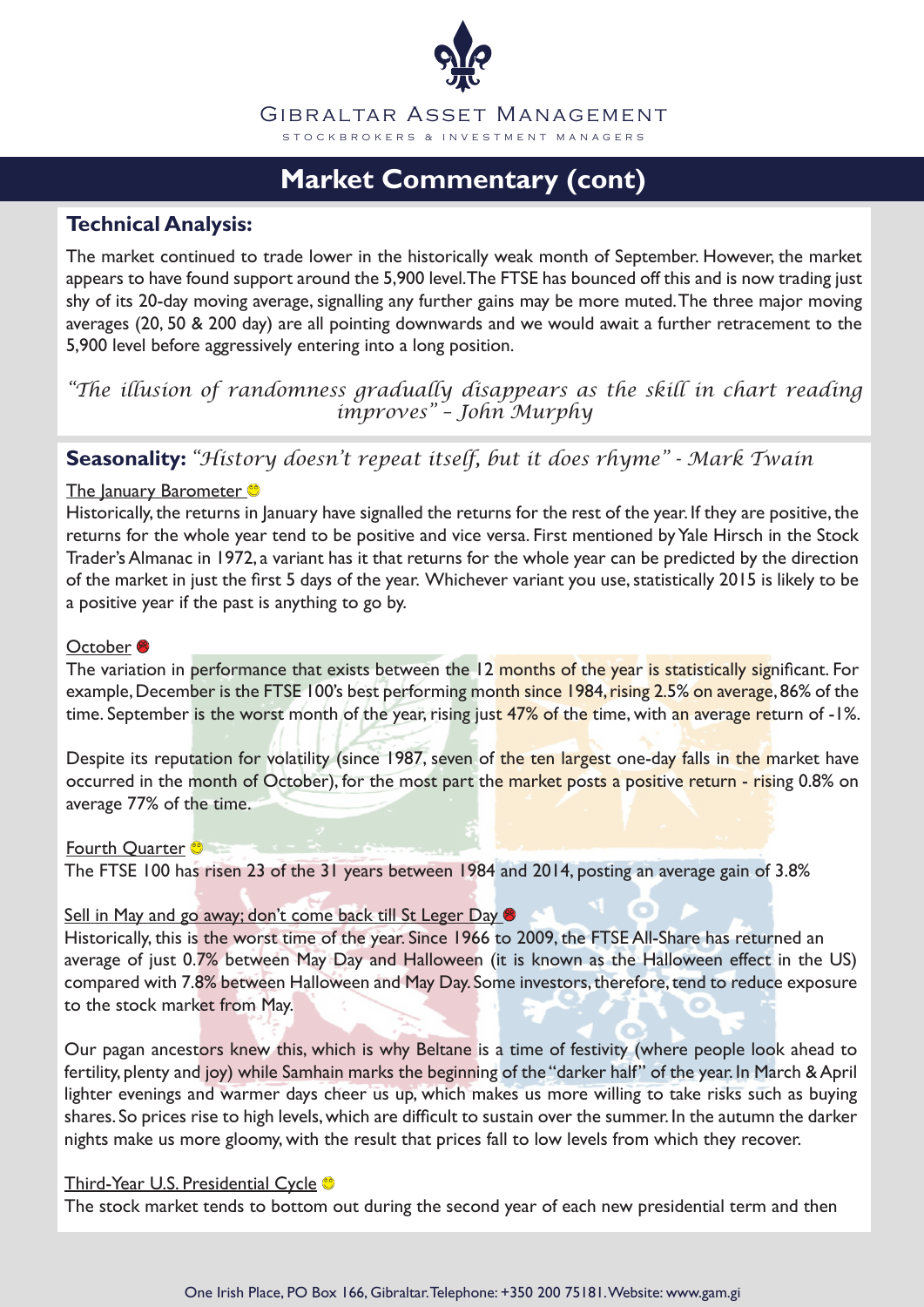

# **Market Commentary (cont)**

### **Seasonality (cont):**

recover strongly in the final two years. This is due to each Administration ensuring that the economy is strong by re-election time. Unfortunately, the excessive stoking of the economic fires creates excesses, including over-priced stocks, leading to poor stock market returns in the first two years of the next term.

#### Chinese New Year – Year of the Goat

Chinese calendar revolves around a 12 year cycle where each year is associated with an animal (rat, ox, tiger, rabbit, dragon, snake, horse, goat, monkey, chicken, dog and pig). Each New Year starts between 21st January and 21st February, the exact date being dependent upon a variety of complex factors.

The best performing animals since 1950 have been the goat and the dog. The worst performing animals have been the chicken and snake.

This year is the year of the goat, the strongest year of the Chinese zodiac historically for equities, with positive returns averaging ~18%.

#### Market's Decennial Cycle<sup>®</sup>

Since 1801, the strongest years for the FTSE All-Share have been the 2nd, 3rd and 5th years in the decades. The market has risen 14 out of the 21 decades in these years, with an average return of over 4%. The weakest has been the 10th being the only year to have a negative average change (-1.2%).

The 5th year has been positive in 14 of the 21 decades, rising on average 6.2%. This makes it the best performing year for stocks.

# **Quote of the Month:**

*"The stock market is the story of cycles and of the human behaviour that is responsible for overreactions in both directions" –* Seth Klarman

Success in the market leads to excess, as bystanders are lured in by observing their friends and neighbours becoming rich. Eventually, the last incremental buyer gets in, the last speculative dollar is borrowed and invested, and someone decides or is forced to sell. Things quickly work in reverse, as leveraged investors receive margin calls and panicked investors dump their holdings regardless of price. Then, the wisdom of caution is once again evident, as not losing money becomes the watchword of the day.

# **Market Outlook:**

**Over the long term** *(since 1962), the FTSE All-Share has returned 7.2% per annum and that does not include the average 3.8% dividend yield earned on top. Therefore, 'strategically', it pays to be in the market. Also, considering inflation averaged 6.2% over the same period, it is vital that an investor invests in equities in order to preserve the purchasing power of their money. However, markets can be subject to swings in the interim and investors should be mindful of these with a view to protecting their capital and thus maintain a 'tactical' view.* 

**Our allocation to the stock market remains overweight.** The markets, in our view, remain in the process of forging a medium-term bottom off the late August lows, fortified by the solid economic backdrop, reasonable valuations and a level of fear, as measured by the richness of downside put options to bullish upside call options, above the levels observed during the depths of the Financial Crisis in 2008-09.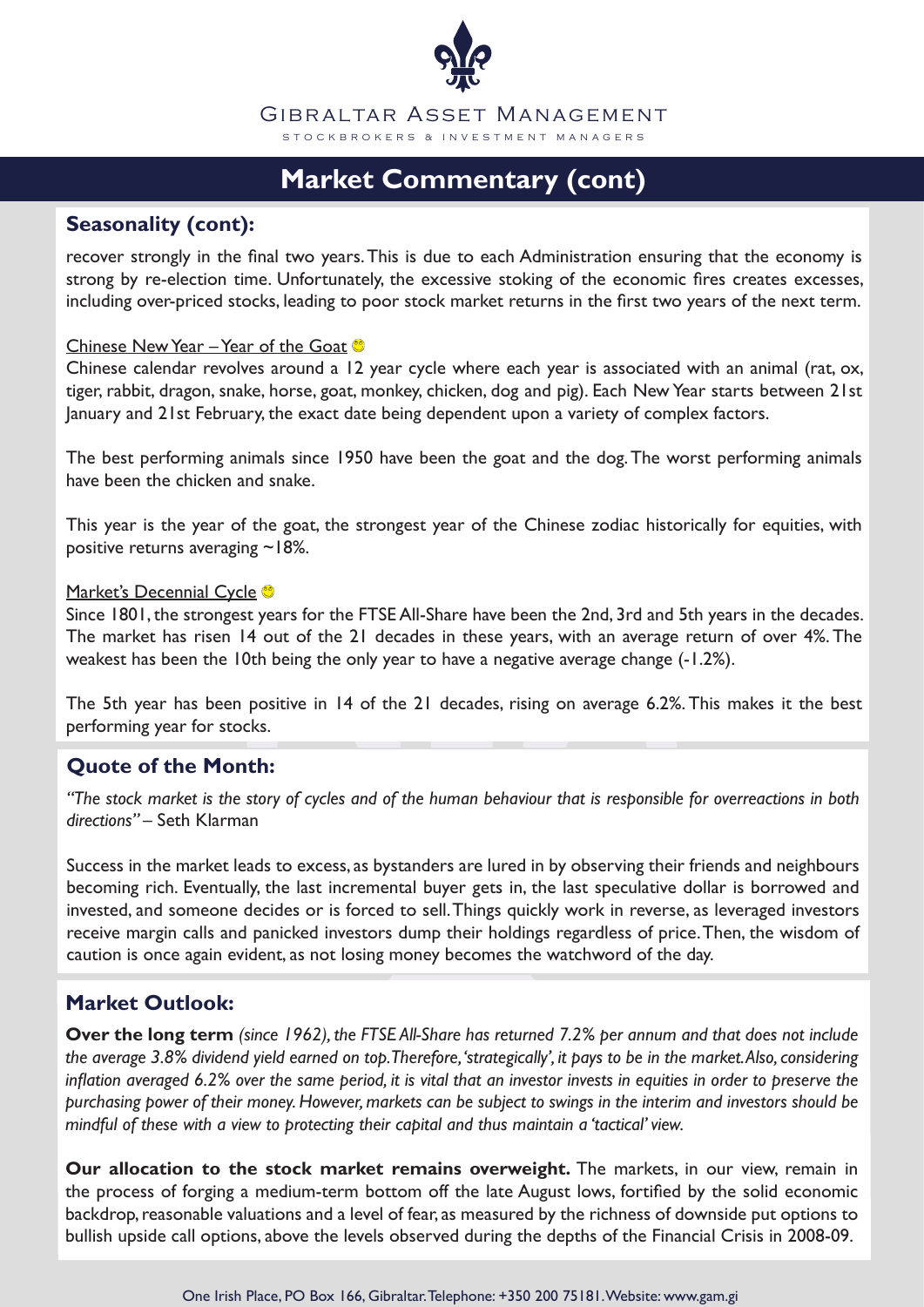

# **Market Commentary (cont)**

### **Market Outlook (cont):**

The current bull market is probably closer to the end than the beginning, but bull markets don't just die of old age. Bear markets are typically ushered in along with an economic recession, or the bursting of a bubble. In 2000, the Technology Dot-Com bubble burst. In 2008, it was housing. If the market is the body, then suffering through the Technology troubles in 2000 was like breaking a leg. The housing meltdown affected the entire financial system; that was more like a heart attack. The bubble this time around has been the Chinese stock market. Hopefully, this can be a case of the flu, or a bad migraine. After all, exports to the Chinese economy don't even account for 1% of the all-important US GDP. That alone shouldn't cause a recession, or a bear market.

Recent market moves were at times smacking of panic, as a number of equity markets entered bear territory in a very short space of time. Concerns are many, but we see a number of supportive arguments for equities as well:

**1-Oversold signals.** European and US RSIs have entered oversold territory. Typically, equities rise double digits from these levels over the following six months. A similar conclusion can be found with the VIX, which recently touched its highest level since 2008.

**2-Investors appear to have derisked.** This is a good contrarian sign. Flows into Eurozone, EM and high beta sectors have been subdued as of late. Bull-Bear, a good contrarian indicator of sentiment, has recently seen the lowest levels since April 2013. The backtest shows that from these depressed levels of sentiment, the forward performance of European and US equities is typically positive.

**3-There is no conclusive evidence of growth contagion.** In the Eurozone, the latest PMI, economic confidence, IFO and bank lending surveys were all constructive. In the US, housing data, durables orders and consumer confidence are all encouraging. This should keep GDP growth in the 2%-3% range for the next several quarters.

**4-Market internals appear to have undershot the fundamentals.** Cyclical sectors have lost all their outperformance vs Defensives year-to-date. This is at odds with IFO and PMIs, as well as with the moves in bond yields.

**5-Equity valuations are not strained.** Yes, stock prices were recently at all-time highs. But so were corporate earnings. On a P/E basis, stocks may have been modestly above their average levels in some markets but compared to bonds, they have been, and remain cheap.

**6-Current insider-sentiment readings are extremely encouraging with insiders now more bullish than they have been in years.** Insiders are generally long-term investors with a good sense of developments at their companies and in their industries. As such, they are unlikely to let panicked market selling overly impact their decision-making process when it comes to owning shares in the companies for which they work. Indeed, insiders have clearly used the current downturn as an opportunity to add to their positions.

**7-The initial response to the FED's decision to not raise interest rates was one of continued confusion and uncertainty.** We do not see it that way. We think the FED's message was loud and clear. The FED is very sensitive to global financial conditions and will respond to any weakness in equity markets. Put another way, the wellbeing of risky assets is still the FED's key focus, and it is prepared to be more dovish than economic data would seemingly suggest. Likewise, the ECB is opening the doors to QE2.

**8-The FED, in holding off raising rates, is considering factors beyond its shores in doing so.** China is seeking to devalue the Yuan and cut interest rates immediately. A first FED rate hike might trigger an uncontrollable drop in the Yuan, which could threaten a broader global economic slowdown. Thus, a rate hike is unlikely before December.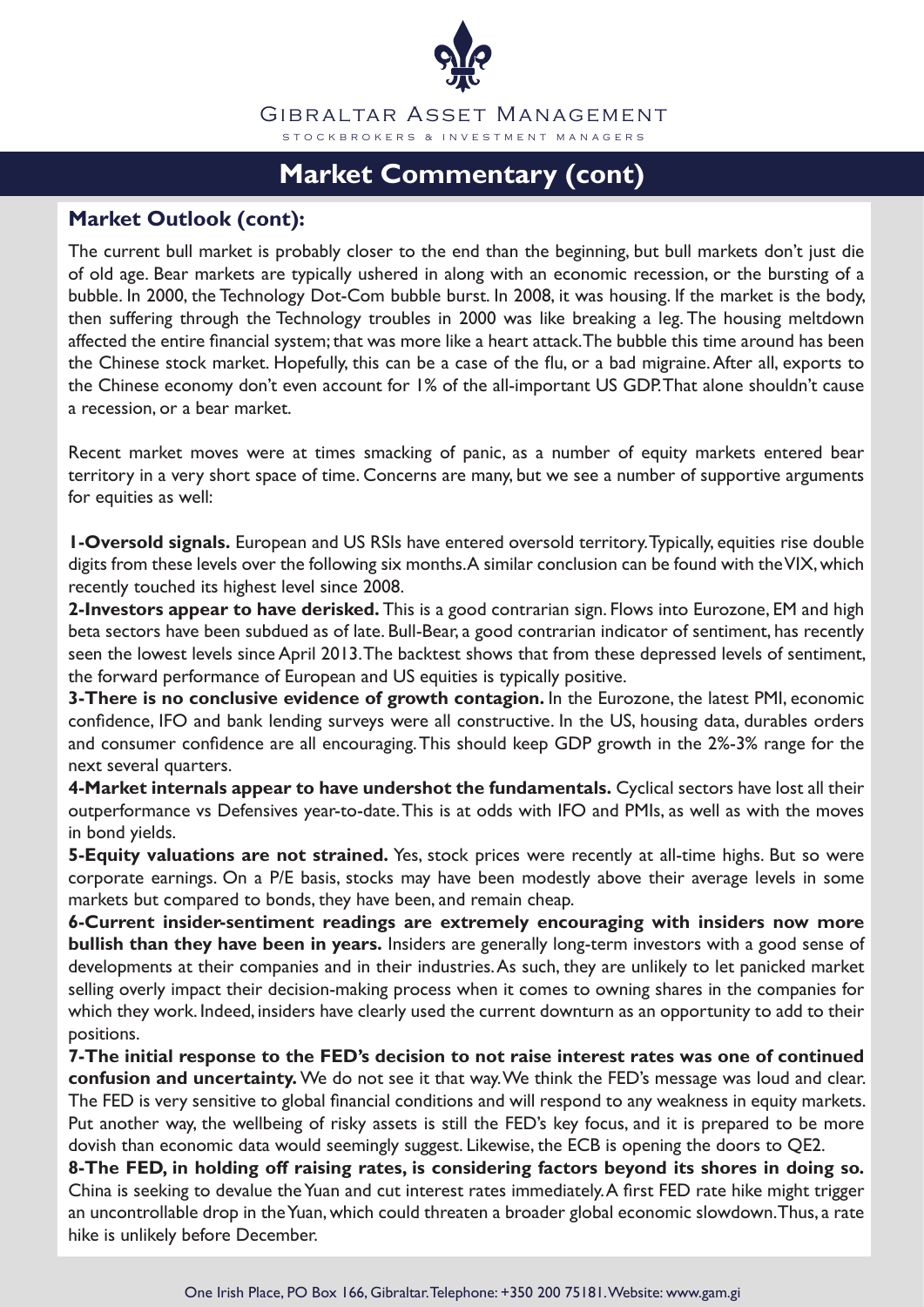

# **Market Commentary (cont)**

# **Market Outlook (cont):**

Europe is our favoured market after the global sell-off and we see plenty of positive drivers on the cards:

1-At 14x forward earnings, in line with its 25 year average, rising domestic demand should push EPS higher. Multiple expansion may be challenging if US rates are rising, but earnings dynamics for Europe continue to look good

2-Oil is still down 54% from last year's highs, effectively a huge tax cut for the consumer

3-The Euro is down 20% vs the Dollar from last year's highs, a major benefit to exporters

4-There is still plenty of slack in the economy (i.e. we don't agree with those who say we are in the last stages of this cycle)

5- Low interest rates and QE are set to remain in place well into 2017

7-Inflation is still subdued

Overall, fundamentals are robust, valuations spell CHEAP, sentiment points to further gains and the technicals are a tailwind. It is interesting to note that among European sectors, Banks, Technology, Utilities and Insurance have historically performed well after the first FED hike and it is these sectors we would look at positioning ourselves towards.

The Insurance sector, for example, has outperformed the market for a fifth straight year, yet P/Es remain at a stubborn discount to the market. One driver for a re-rating is the potential for technological change to drive efficiency improvements and enable well-run companies to take market share. Investment bank UBS believes the sector is capable of achieving mid-single digit earnings growth over the next five years, which should be compelling given strong balance sheets, P/Es of  $\sim$ 10x and dividend yields ranging from 4% to 6%. European multi-line insurers Allianz, Generali and Zurich Financial are their top picks.

In summary, we re-iterate our call that the selloff should be seen as an opportunity to add exposure. Sentiment surveys are at record bearishness, a good starting point for potential gains into year-end. Seasonal factors also typically turn positive from October onwards. In the past, stock market corrections within a solid economy have provided opportunities to acquire oversold high-quality stocks at attractive prices. Economic data suggests now is such an opportunity.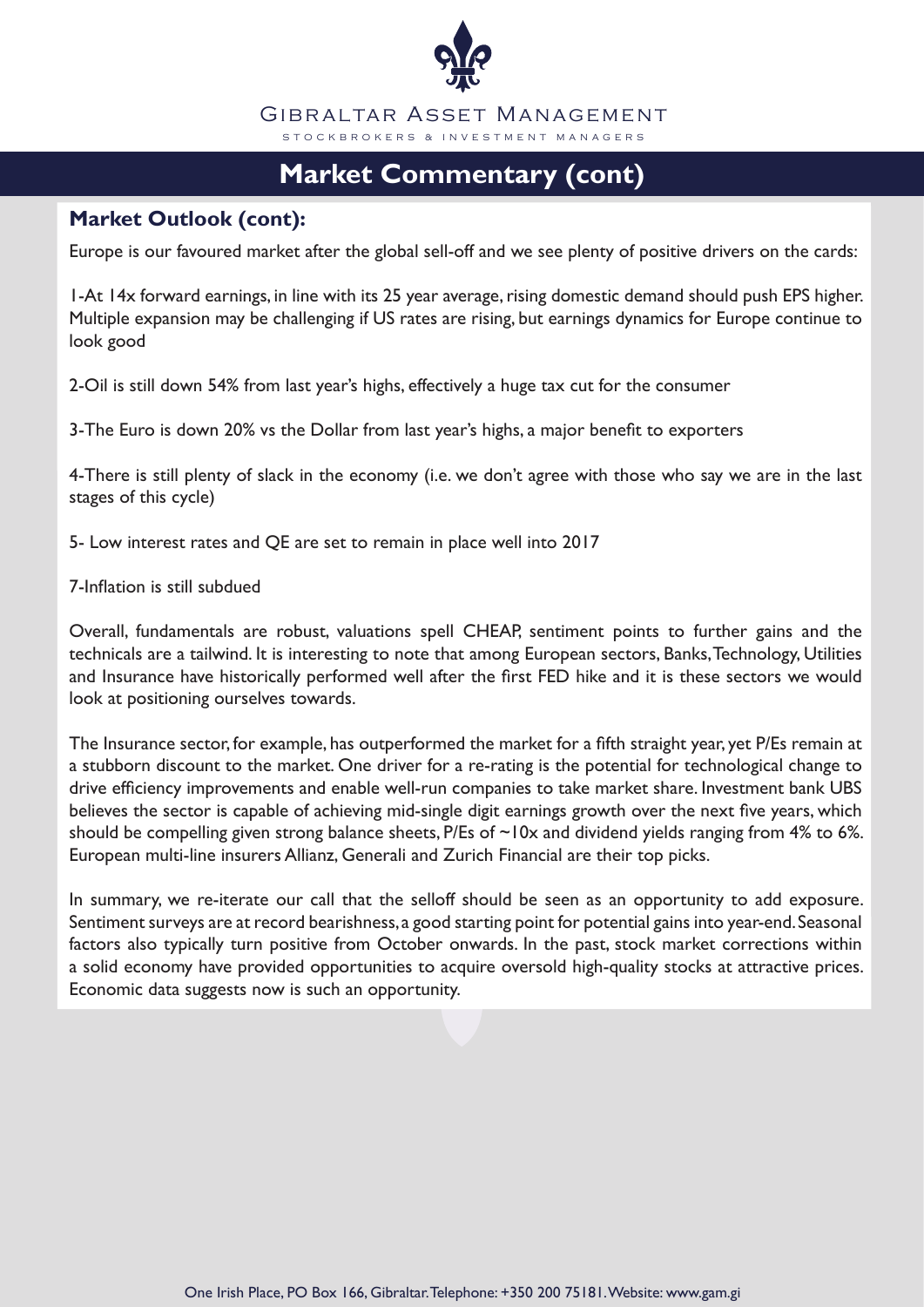

# **Market Commentary (cont)**

### **Tweet of the Month:**

#### *"History suggests that if EPS projections are accurate, today's negative sentiment towards equities should unwind"*

The key to the outlook for global equities is earnings. There are two key issues in the EPS outlook – global GDP and the effect of lower oil prices. With global GDP expected to remain above the key 2.6% threshold for EPS growth through 2016, global EPS should grow by 8.4%. Although EPS growth will be subdued as a result of lowered global growth forecasts, the outlook is still consistent with decent EPS growth and the possibility that the oil "*dividend*" (the transfer of ~\$2trn from oil producers to oil consumers) will be priced into the market. Indeed, if oil prices remain at current levels, we would expect an improvement in the prospects for "*oil consuming*" sectors while a recovery in crude prices should lead to upgrades for "*oil producers*".

There is little doubt that monetary policy remains supportive for global equities. Real M1 money supply growth is close to 10%, largely the result of faster money growth in the Eurozone. The lags between money growth and stock prices are famously variable but history suggests the market will eventually respond. Looking ahead, the world's major central banks are also likely to remain supportive. The ECB is expected to announce an expansion of its current QE programme by the end of the year and the FED has just postponed its first interest rate rise.

Stocks are not overvalued at these levels either. Global equities currently trade on 14.5x forward earnings, slightly below the post-1987 average of 15.5x, and thus the recent strong expansion in real money growth does not appear to be fully factored into stock prices. A striking feature of the recent correction in global equities has been the accompanying deterioration in sentiment toward the asset class. Bulls are now in the minority – the last time this occurred was in 2011 and this usually signals a market bottom. We recommend overweight positions in Continental Europe, Japan and Emerging Markets.

#### **Europe**

The expansion in monetary growth suggests that the ongoing recovery in domestic demand in the Eurozone will continue and that recovery is a key element of the projections for EPS growth. Also, the market does not seem to be priced for a European recovery. European stocks are relatively cheap. Given this relatively low starting valuation, an upturn in European profitability should lead to a re-rating and outperformance.

#### Japan

Japanese equities are pricing in a sharply lower profit cycle. However, greater discipline over capex and pricing has allowed Japanese companies to expand their margins and improve their returns during this period of currency weakness. Payouts to shareholders have also risen. Several measures confirm the low valuation attached to Japanese stocks. Amongst them, the relative P/E is at multi-decade lows while the EV/ EBITDA multiple is flirting with prior troughs. If we are right about the sustainability of Japan's earnings recovery into 2016, these multiples appear far too low.

#### **Emerging Markets**

Investors have been aggressively selling EM equities over the past 12 months and the degree of selling (relative to developed market equities) has reached two standard deviations below the average. This degree of negativity has occurred five times since 2003 and on each occasion EM equities have outperformed developed market equities over the subsequent six months. We expect this pattern to repeat itself. Turning to valuation, EM equities offer investors a higher risk premium than that on offer in developed markets. The gap – at 170bps, has, in the past been associated with outperformance by EM equities over the subsequent two years.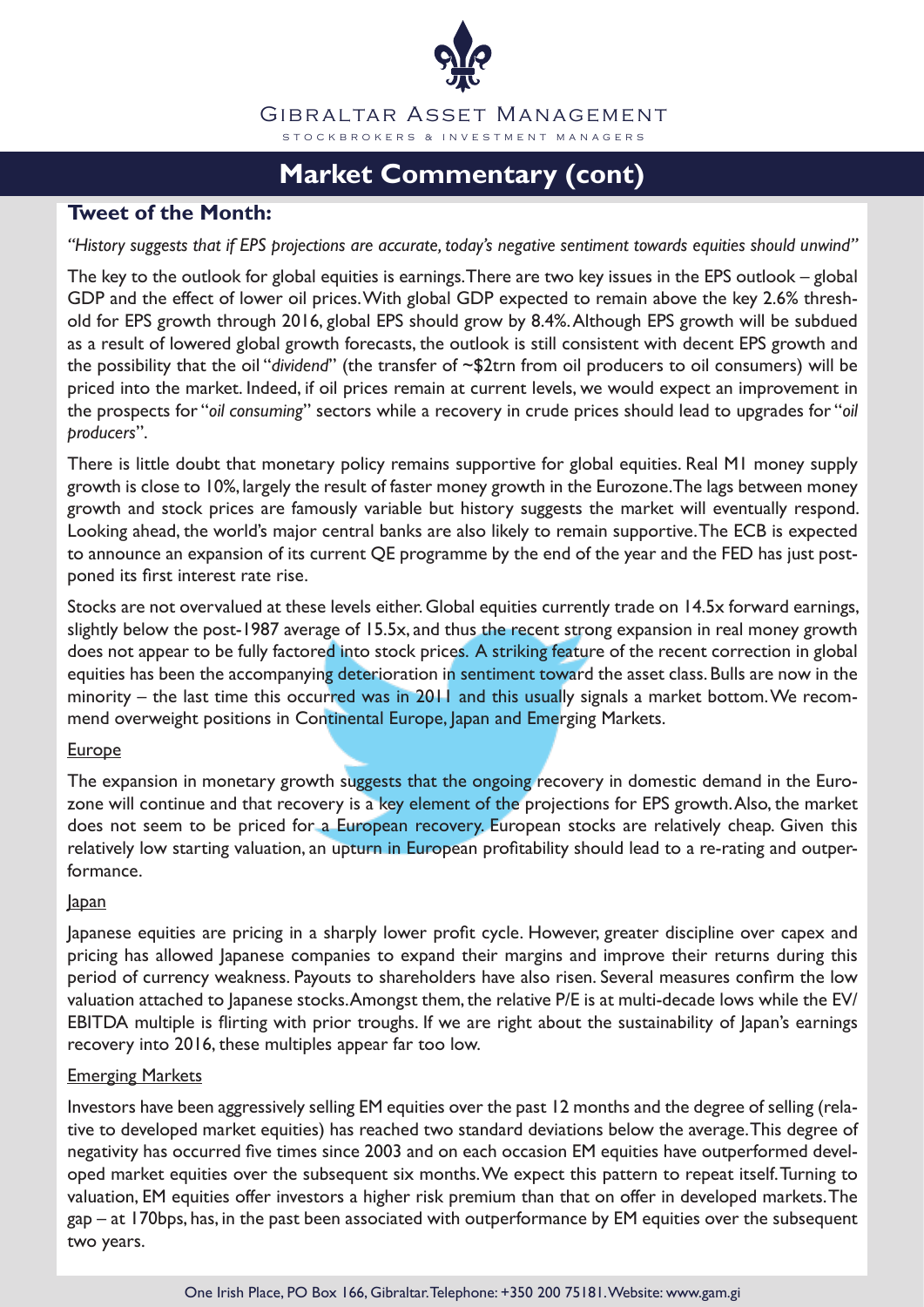

# **Market Commentary (cont)**

# **Trader's Corner:**

#### Quarterly Sector Strategy

The following sectors have been found to be the strongest/weakest in the FTSE 350 over the year's four quarters:

| <b>Strongest Sector</b><br>Quarter |                        | <b>Weakest Sector</b>               |  |
|------------------------------------|------------------------|-------------------------------------|--|
| lst                                | Industrial Engineering | Food & Drug Retailers               |  |
| 2 <sub>nd</sub>                    | <b>Electricity</b>     | <b>Construction &amp; Materials</b> |  |
| 3rd                                | Life Insurance         | Oil & Gas Producers                 |  |
| 4th                                | <b>Beverages</b>       | <b>Banks</b>                        |  |

This suggests a strategy which cycles a portfolio through the four strong sectors throughout the year -Industrial Engineering from 1st January to 31st March, Electricity from 1st April to 30th June, Life Insurance from 1st July to 30th September and Beverages from 1st October to 31st December. Over the last 10 years, this strategy would have grown a £1,000 portfolio into £13,300, compared with a buy and hold in the FTSE All-Share of £1,669.

*Investors looking to trade this strategy could look to buy shares in Britvic Plc in the fourth quarter (681p, 14.8x P/E, 3.3% yield, ~17% upside to average broker target). More sophisticated traders may look to use a CFD to gain leveraged upside to the sector as well as create their own hedge fund by shorting the weakest sector whilst going long the strongest sector via CFDs.*

#### Seasonal Tendency

In an average month, the market trends to rise in the first two weeks, then to fall back, before a surge in prices in the last few days of the month. This is perhaps because October marks the end of the weak sixmonth period of the year, so many investors are looking to increase their exposure to equities towards the end of the month. *Going long the market via a CFD at the beginning of the month before switching to short on 19th October and then going long on 26th October would be best to capture this move.*

#### **FTSE 100 Outperformance vs FTSE 250**

Although the FTSE 250 index has greatly outperformed the FTSE 100 over the long term (since 1986, the FTSE 100 has increased 377% compared with an increase of 1013% for the FTSE 250), the FTSE 100 has outperformed the FTSE 250 in the months of September and October. This suggests a strategy of investing in the FTSE 250 for most of the year but switching into the FTSE 100 in September and October. From 2000 to 2014 a FTSE 100 portfolio would have grown -3%, a FTSE 250 portfolio 144% and a switching portfolio would have gained 225%.

#### **Strongest Days**

The 5th of October is the 8th strongest day of the year, rising 76% of the time, posting an average gain of 0.3%. *Going long the market via a CFD would be best to capture this move.*

#### **Option of the Month**

Sell Astrazeneca December 3800 puts at 55p

Strike price at 18 month low. Stock has a 4.5% yield and 15% potential upside to the average broker price target. *Click here to view our guide to the Traded Options Market.*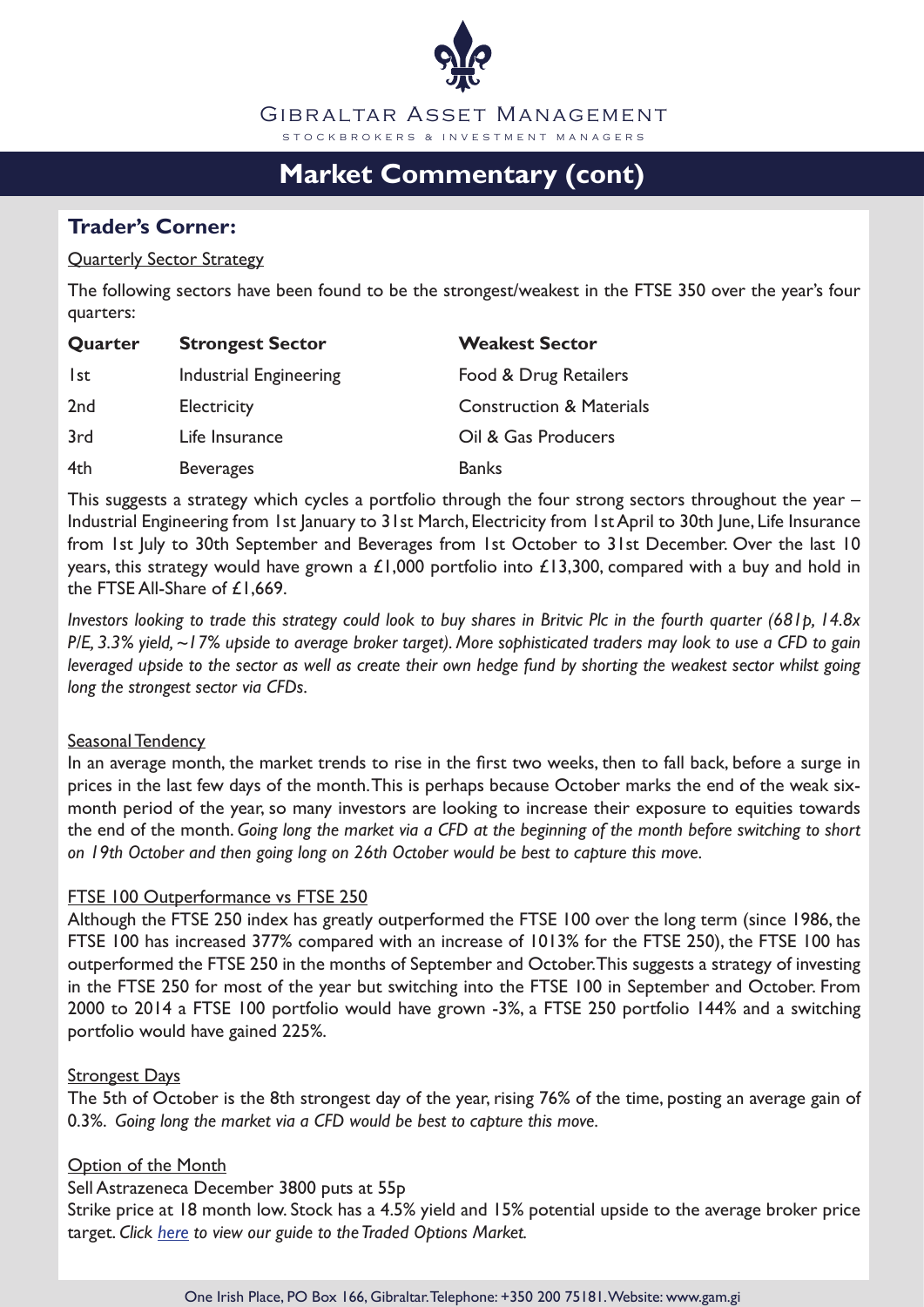

# **Market Commentary (cont)**

### **Recommended Investment:**

#### **Equities**

We believe that recent market weakness is unlikely to be a start of a prolonged fall, but a correction which should be used to add exposure. One cyclical sector that has fared worse than most is Mining, which J.P. Morgan Cazenove has just upgraded to Overweight, highlighting the following factors:

1-Risk-reward is improving as the sector is by far the worst performer year-to-date, down almost 30% in absolute terms.

2-The iron ore price has picked up since July - now up 30%+ from its lows. From current spot levels, JPM projections are for broadly range-bound commodity prices next year. EPS downgrades have already been severe, with Mining EPS 80% down from its highs. Unless commodity prices fall significantly further, downside is likely to be limited from here.

3-Bearishness on China is omnipresent these days, but there are some improving data points. Auto sales were up 12% month-on-month for August; steel PMI is up from 37 at the lows to 45 currently; infrastructure orders appear to be bottoming out to meet annual budget plans; and property transactions are stabilising.

4-The sector is clearly doing self-help. Major miners' capex spend has halved over the past three years. Companies are working to improve their balance sheet strength.

5-Mining valuations have improved, with Price/Book relative at its lowest since 2001.

Our two favourites of the sector are Rio Tinto and BHP Billiton. Rio Tinto has a 6.2% yield and 26% potential upside to the average broker price target. The company offers the most attractive valuation of the UK diversified miners, trading at 7% FCF yield, 11x P/E and 0.8x P/NPV. If spot prices hold, the dividend looks well covered by cash, and the balance sheet robust with net gearing to fall ~20%. Rio also has the highest near-term growth profile, a strong management team, and some further restructuring potential.

Also worth considering is BHP Billiton which has a 7.7% yield and 29% potential upside to the average broker price target. Like Rio, BHP also has low cost assets in all of its businesses (comparable to Rio in iron ore, and is one of the world's lowest cost producers of coking coal) and a strong balance sheet (gearing ratio of 25%). BHP also has low geopolitical risk (its operations are in OECD countries) and lower operating risk than almost all other miners.

While these companies may lag shares of more leveraged and volatile miners in a recovery scenario, downside risk should be assessed just as much as potential reward. These shares are suitable for those investors who want to sleep well at night, whilst being compensated with above-market dividends in the meantime.